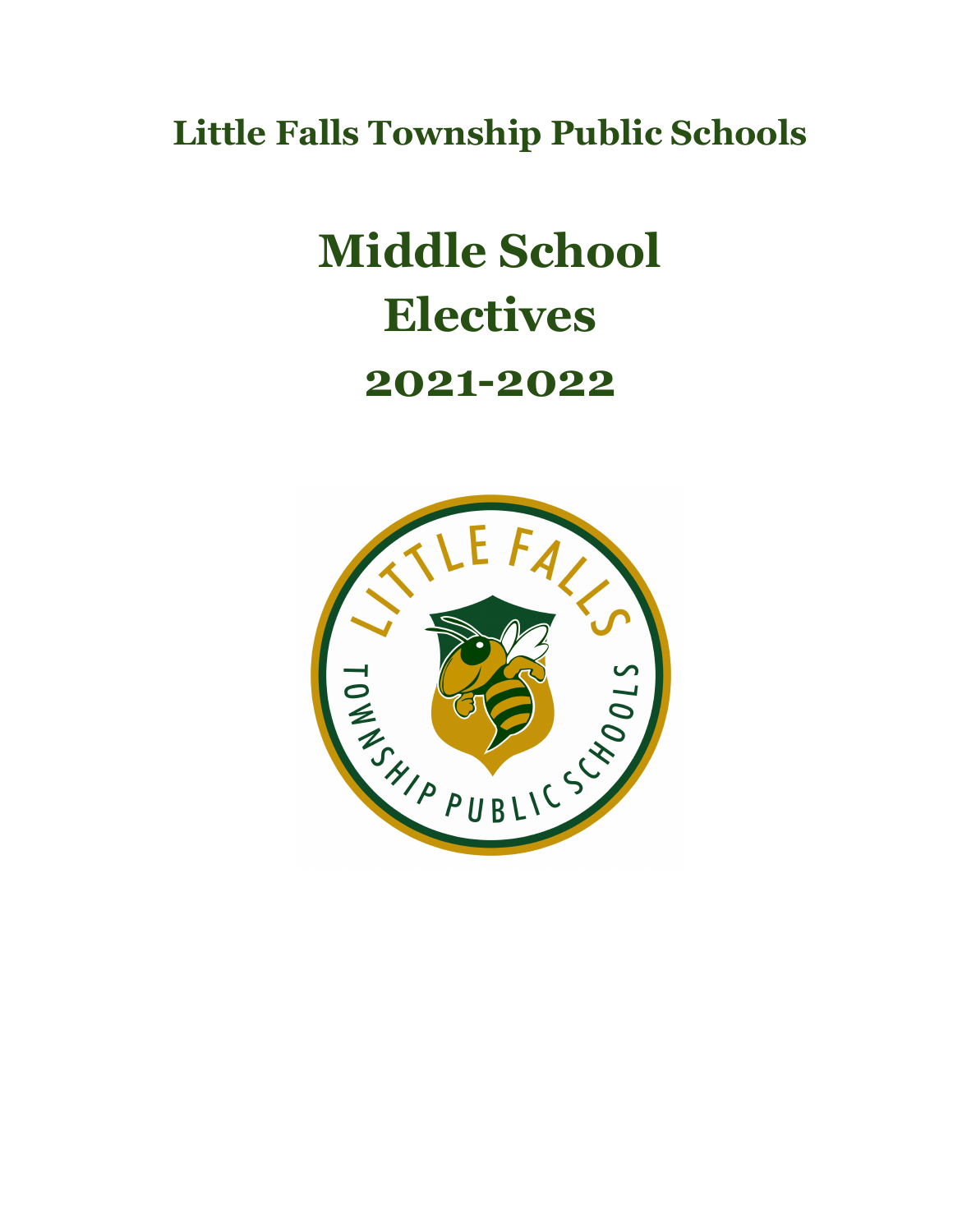# **Grades 5-8 Elective Courses**

Behold the School No. 1 elective course offerings for the 21-22 school year! The following courses will vary by grade level. Here are a few things to know before narrowing down your elective decision…

- 1. Electives will run as **HALF YEAR** courses. Only SOME courses will remain as full year due to the nature of their content. Full year courses have been labeled for you. All other courses will take place either marking periods  $1 \& 2 \text{ or } 3 \& 4$ .
- 2. 7th and 8th graders will have 2 periods of electives that rotate on A and B days.
- 3. 5th and 6th grade will have 1 period of electives that rotate on A and B days. These grade levels have less electives because cycle courses (Music, Art, World Language, etc.) is added to their schedules.
- 4. If students qualify for BSI, ELA Lab, or Math Lab, these courses will replace an elective. Parents will be notified if their child is in need of one of these courses.

**IMPORTANT:** It is important to know that students are not guaranteed their choice elective. The courses and the time they are offered are based off of staff schedules and capacity of the class itself.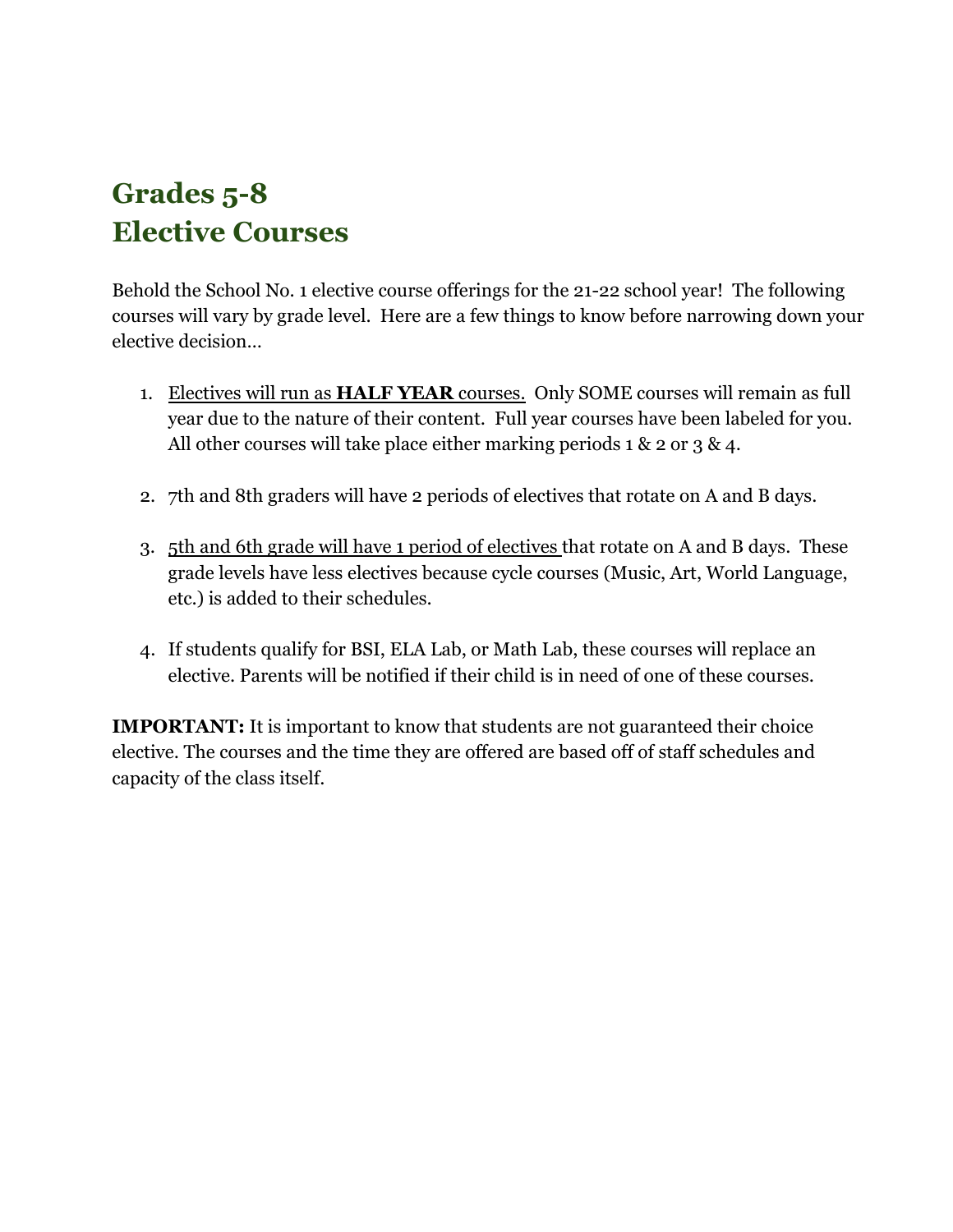# **Science, Technology, Engineering, and Mathematics**

#### **Intro to Architecture & Home Design (6, 7, & 8)** *NEW!!!*

New to architecture? In this course you will discover great buildings, structures, and designs to see how architecture has changed throughout history. You will explore how to plan and create your own building designs and create aesthetically pleasing home interiors.

#### **Sports Math and Analytics (7 & 8)**

Venture into the world of analyzing sports data! In this course you will learn to use some mathematical tools that can help predict and analyze sporting performances and outcomes. This course covers all the major sports and even includes a collection of graphics displaying various sports data. This is a great course for anyone interested in quantitative aspects of athletics!

#### **Scratch 3.0 (5 & 6)**

Use the Scratch block programming language to program your own interactive stories, create games, and make animations. Scratch is an introductory level coding experience for students with numerous areas to explore and experiment. Scratch combines the world of technology with the world of creativity.

#### **Coding/Computer Programming (7 & 8)**

Students will be exploring computer programming and learning programming principles. Students will be applying principles of coding to create games and designs using the 5-step design process.

#### **STEAM (7 & 8)**

Teamwork and virtual learning in which real-world problems and challenges will be explored. We will find Solutions while using Science, Technology, Engineering, and Math. Get ready to imagine, plan, and create.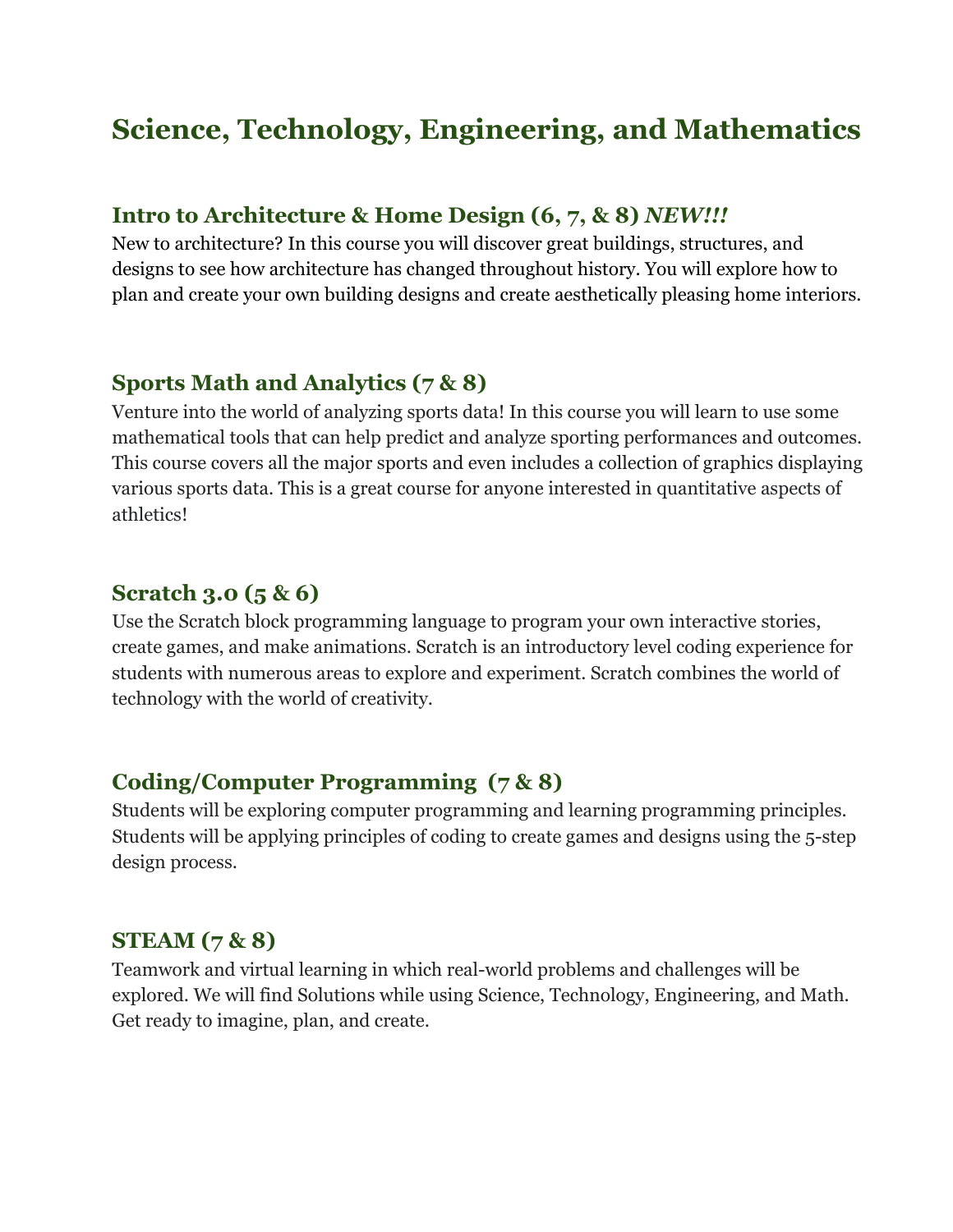#### **Personal Finance & Entrepreneurship (7 & 8)** *FULL YEAR*

Would you like to learn how to be money smart? Managing money is an essential part of our everyday lives! This course will review the financial principles you need to enter adulthood prepared to make good financial decisions. This course is also inclusive of the TREP\$ program, a project-based learning program that teaches kids how to start their own businesses!

# **Social Studies**

#### **Film Study (7 & 8)**

Are you a visual learner? The goal of this class is to gain knowledge of classic and historic events through movies you may have seen or heard about. Film study will explore the nature of the motion picture, the actors, and directors who have made significant effects on America both past and present. All movies viewed will be age-appropriate and will focus on significant cultural and historic events that have shaped our society.

#### **Current Topics and History (6, 7, & 8)**

This course introduces students to current topics that impact citizens living around the world. Students will be expected to seek out and analyze newsworthy events and explain how the event impacts them either directly or indirectly. The focus will be on reading and writing, as well as gaining the necessary public speaking skills to share opinion and research orally. At the end, students will have a sound knowledge of important current events and the confidence to change their surroundings as an active World citizen.

## **Rap, Rock, and Music Culture (7 & 8)** *FULL YEAR*

This class will analyze the world of sports by blending history and mathematics with a new twist. The class will also venture into the evolution of Rap and Rock and how music has had an impact on various social aspects such as fashion, race, culture, and sports.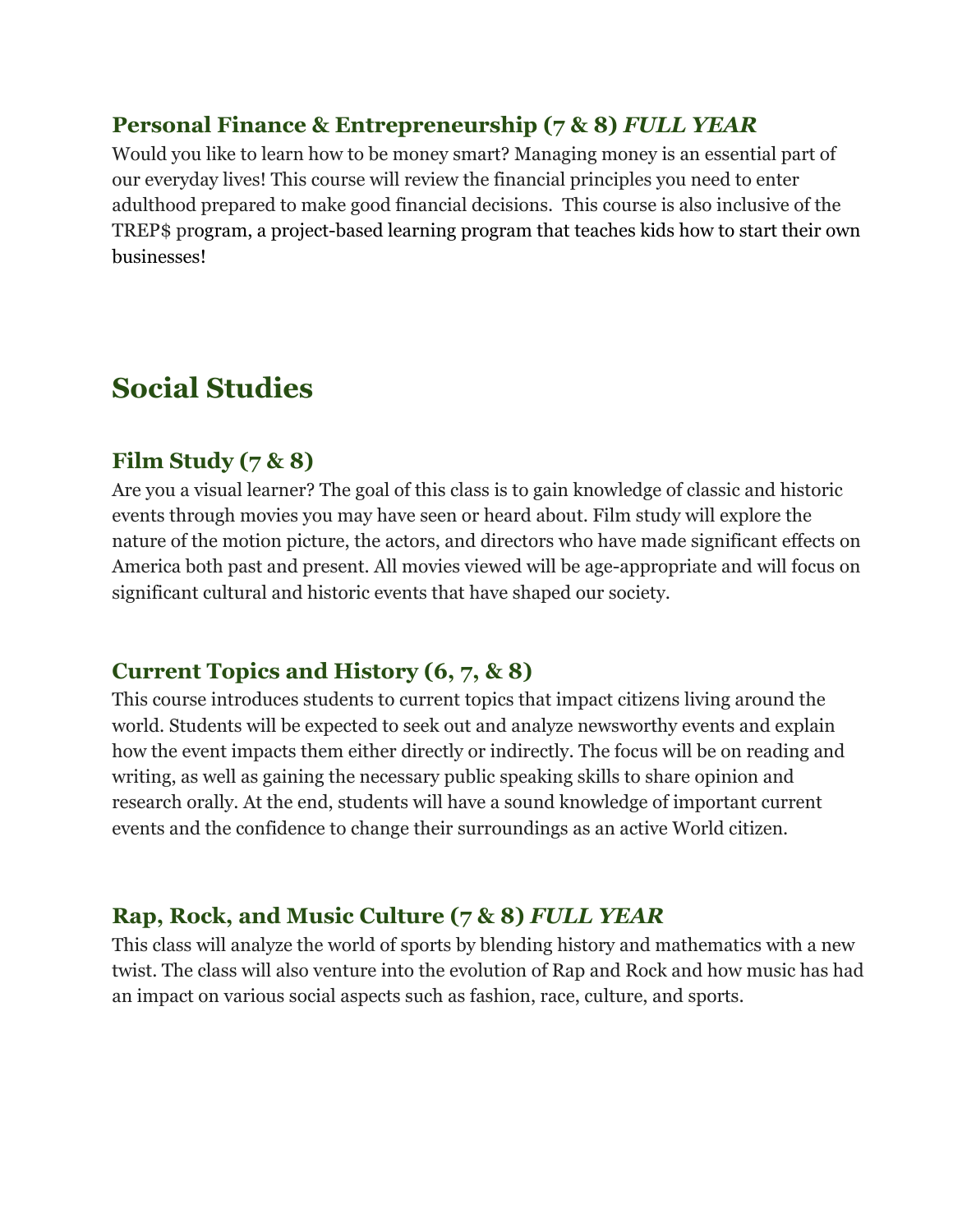# **World Language**

# **Mango! Independent Language Exploration (5 & 6, 7 & 8)**

Welcome one of our newest additions to the elective choices - MANGO! Mango is a virtual world language exploration course. Students may choose from dozens of languages and will explore/expand their listening, speaking, reading, and writing skills in whichever language they choose! This online program is very interactive with personalized computer guidance to help students have fun and learn a new language.

# **High School Fast Track World Language Course (7 & 8)** *TWO FULL YEARS*

Through Mango! (online independent World Language program), students can take year 1 of any language with the opportunity to take an assessment at their future high school for advanced placement in the language your preferred high school offers. (Parents must contact the attending high school to ensure which language their child should take.) Therefore, this course will be an an accelerated two-year course taken in grade 7 and 8. Taking and passing this course will allow the opportunity for students to be placed into advanced year 2 of the selected language in high school. **(This is pending passing an entrance exam at the attending high school.)** Taking a language (year 2) as a freshman will allow students to take an AP language course for which state will earn college-level credits while still in high school.

# **Communications**

## **Book Club (5 & 6, 7 & 8)**

Do you love to read books? Do you love to finish a great book and discuss that book with friends? If so, this is the elective for you! In the book club elective, you will read amazing books and talk about those books with your classmates. As a School No. 1 Book Club, we will learn more about the authors, find common themes in the books we read, and stage our own battles. In this elective, you will also gain knowledge and enjoyment from Reading good books and sharing them with friends!

# **Public Speaking (7 & 8)**

Do you ever get nervous when it's time to share your work or ideas in front of the class? Do you want to work on building your confidence when it's your time to shine? If so, public speaking is for you! This elective will give you the skills and confidence to stand up in front of your classmates and an audience to share your ideas, projects, speeches and everything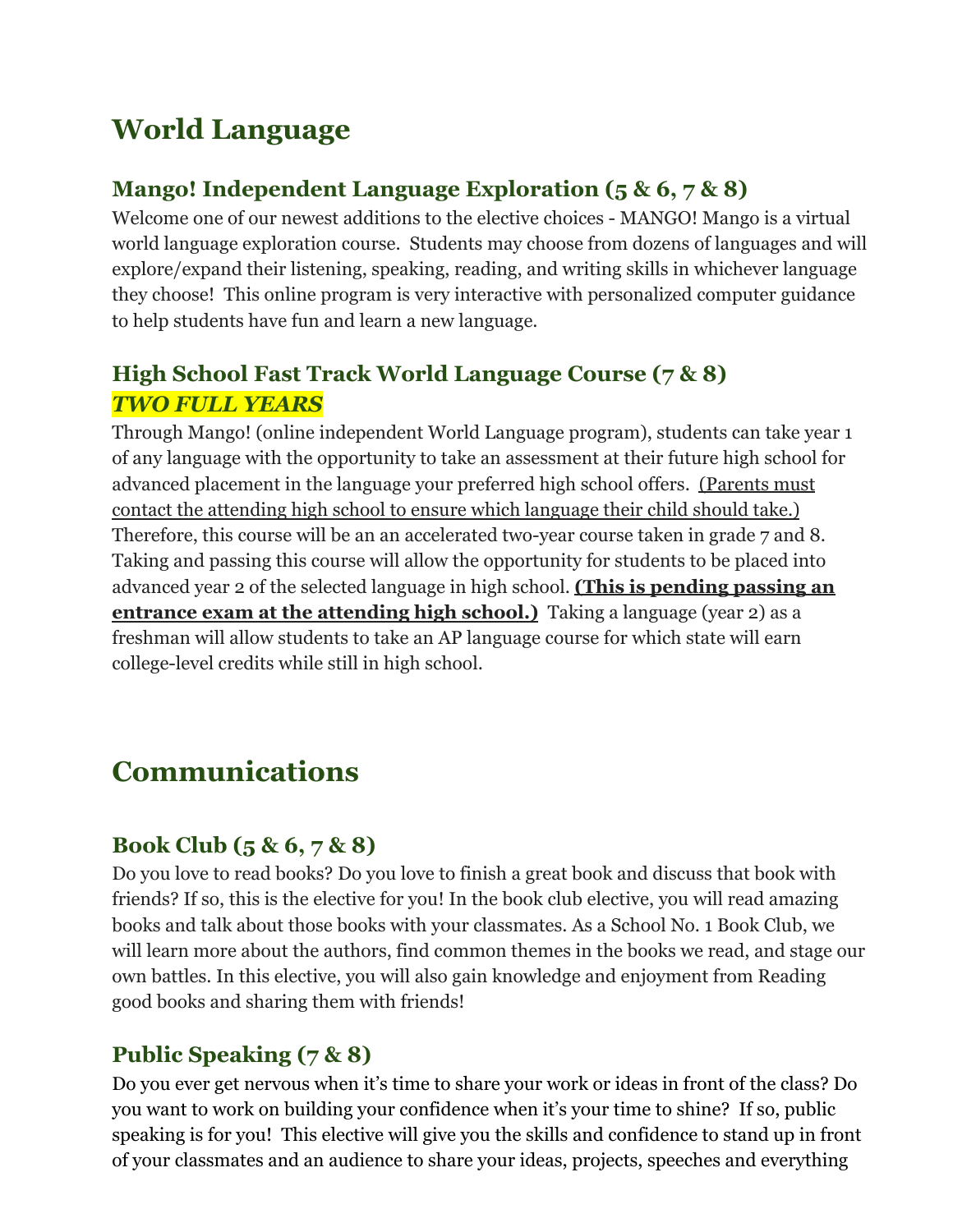in between! We will use games, icebreakers, team-building activities and more to help say goodbye to any jitters before having to speak in front of a large group, or even a small group! We will also take a look at how public speaking can help you in the future.

# **Creative Writing (5 & 6, 7 & 8)**

If you have a wild imagination and love to make up stories then this is the class for you! In creative writing we will be exploring different genres of writing, through both reading and writing, as well as the other necessary elements needed to improve writing and composition skills.

Writing Genres Covered:

(5 & 6) Journal Writing, Memoir, Poetry, Mystery Stories, and Fairy Tales (7 & 8) Poetry, Music, Memoir Writing Worldwide Mythology, and Short Fiction

## **Reader's Theater (5 & 6) NEW!**

Are you outgoing and like to have attention on you? Do you wish you could tell a good joke, read a poem with style, become a great storyteller, and wow others with creative use of your voice? Then this is the elective for you! We will practice these skills and more while learning about worldwide cultures and historical events. Bring your best and loudest voiceit will be fun and funny!

# **Journalism & Media Literacy (5, 6, 7, & 8)** *FULL YEAR*

Journalism is a course designed for students interested in newspaper journalism and developing their skills as a writer. The course explores the contemporary media and the ethical responsibility issues inherent in the press today. Students will learn the fundamentals of news, feature, editorial and sports writing. Copy reading, news style and editing will be stressed. Students will create numerous original stories using varied structures and writing techniques. Students will also learn to create computer generated layouts and graphics in preparing for publication of the School No.1 Student Newspaper.

# **Yearbook (Grade 8 Only)** *FULL YEAR*

Welcome to our new Yearbook course! Students will become historians, journalists, and artists putting together a photojournalistic book that will be on shelves for many, many years to come! There never was a better time to help create memories for all to see!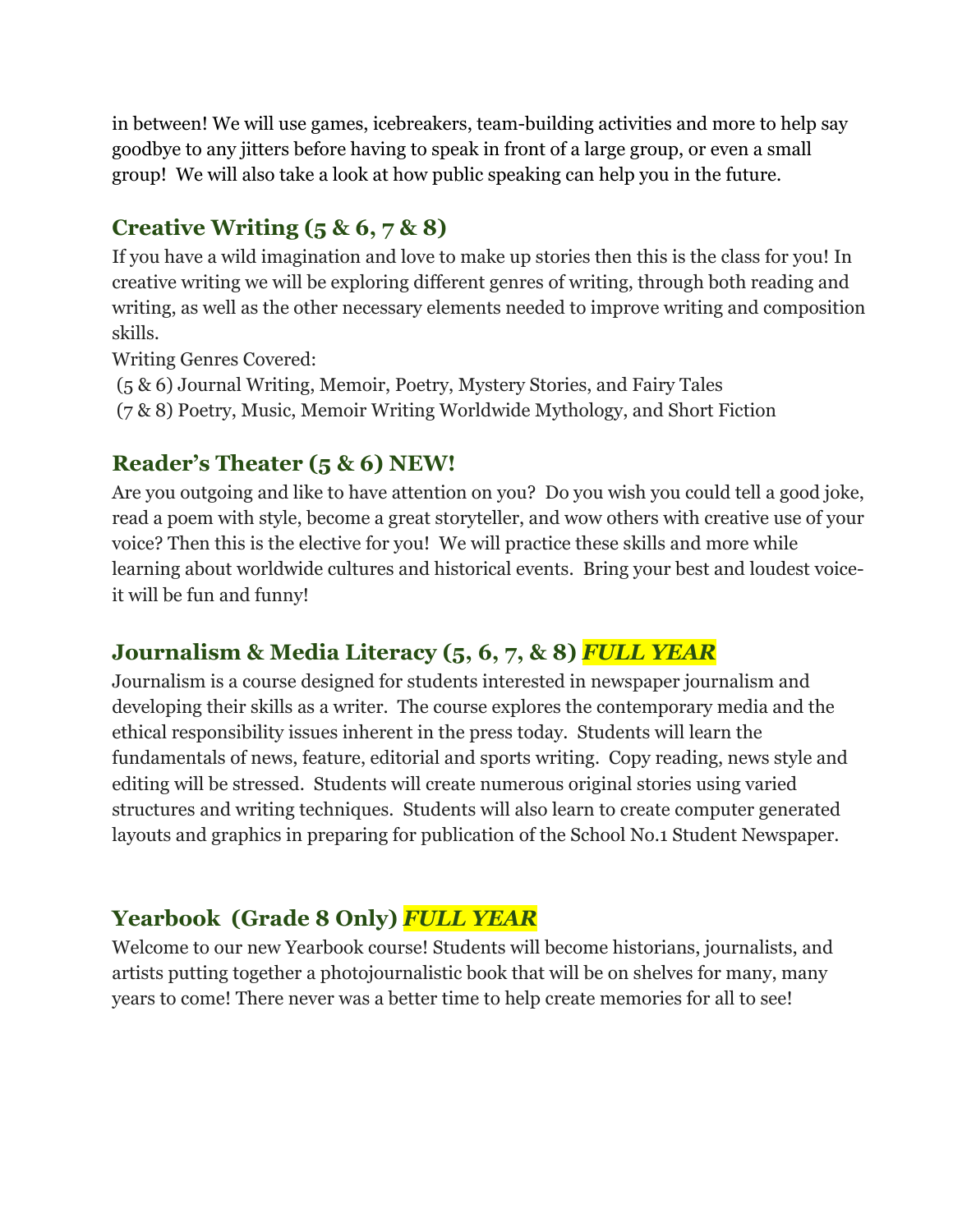# **Visual & Performing Arts**

#### **Art Exploration (6 Only)** *FULL YEAR*

In this course you will be exposed to an array of experiences within the fine arts. We will explore the principles and elements of design, digital art, cultural art, and art history through different art and research projects. This course will help to empower you to make your own creative choices and to express feelings and ideas through different visual mediums.

#### **Studio Art (7 & 8)** *FULL YEAR*

Students will explore numerous projects intended to enhance their visual expression through a wide range of materials, media, and dimensional formats. A variety of technical and conceptual approaches are introduced and practiced throughout the semester. Students will begin by enhancing observational skills through the exploration of subjects such as still life, perspective and form as well as through the creation of original pieces. Students are expected to develop an expressive style and explore their own creativity. The goal is to challenge, strengthen, and nurture the artist within.

#### **Photography (7 & 8)**

In our world we see photographs every day on television, on the Internet, and in magazines and newspapers. These photographs help to inform us about what is occurring in our world. In this course we will ask important questions about image making and its effect on society. What makes a great photograph? How did the artist capture a story? What makes a great picture? What are careers in photography? You will learn and apply fundamental skills to use a cell phone camera and take photographs of animals, people, and landscapes. You will gain an understanding of how photography can be a means of documentation, advertisement or high art. We will examine photographic careers and explore self-reflection to progress your creative growth as you develop a photographic portfolio. (This course requires you to have a working cell phone camera as we cannot share our classroom cameras this year).

## **Acting and Improv (5 & 6) NEW!**

Have you ever been told to stop being so dramatic? Maybe you would like to step up the drama a bit! If so, then this class is for you. We will work on confidence, voice, body language, emotion, & monologues all through fun skits, drama games, activites, & improv tasks! Come to this class ready to work together and support one another and please bring the drama!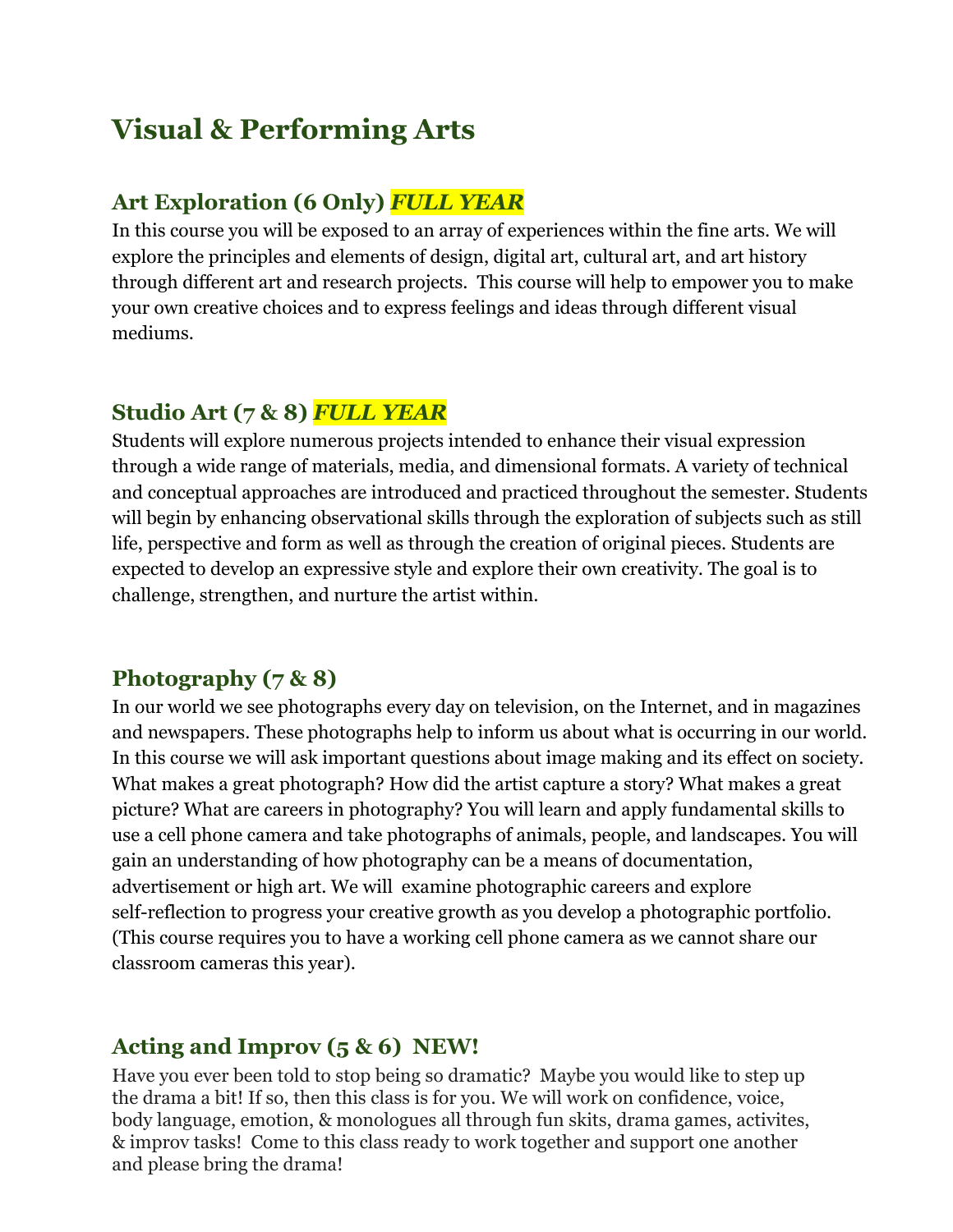#### **Songwriting & Musical Composition (7 & 8)**

Learn to write songs and compose music in any style! This course will incorporate technology and music theory to assist you with putting together music on your own. Create compositions featuring all of your favorite instruments and write songs in the style of your favorite artists!

#### **Instrumental Music (5, 6, 7, & 8)**

The primary focus is on the development, continuation, and expansion of basic skills begun the previous years that are necessary for effective instrumental music performance. In addition to large group ensembles, individual growth and achievement are encouraged. Topics/skills covered include: tone development, counting, timing, and rhythmic development, reading and notation skills, including sight reading, introduction of scales, simple music theory, development of an extensive vocabulary of musical terms and symbols, ear training, and listening skills, equipment care and maintenance, and effective practice habits. This course requires evening/virtual performances

#### **Chorus (5, 6, 7, & 8)**

This is a premier Middle School choir for students who are interested in vocal music performances. It is also an outlet for students who enjoy singing for their own pleasure. The following musical skills will be stressed: proper breathing, pleasant vocal production, blend and balance, expansion of range, good intonation, ear training, and sight-reading. Different styles of music will be explored. Participation in various performances is a requirement of the class.